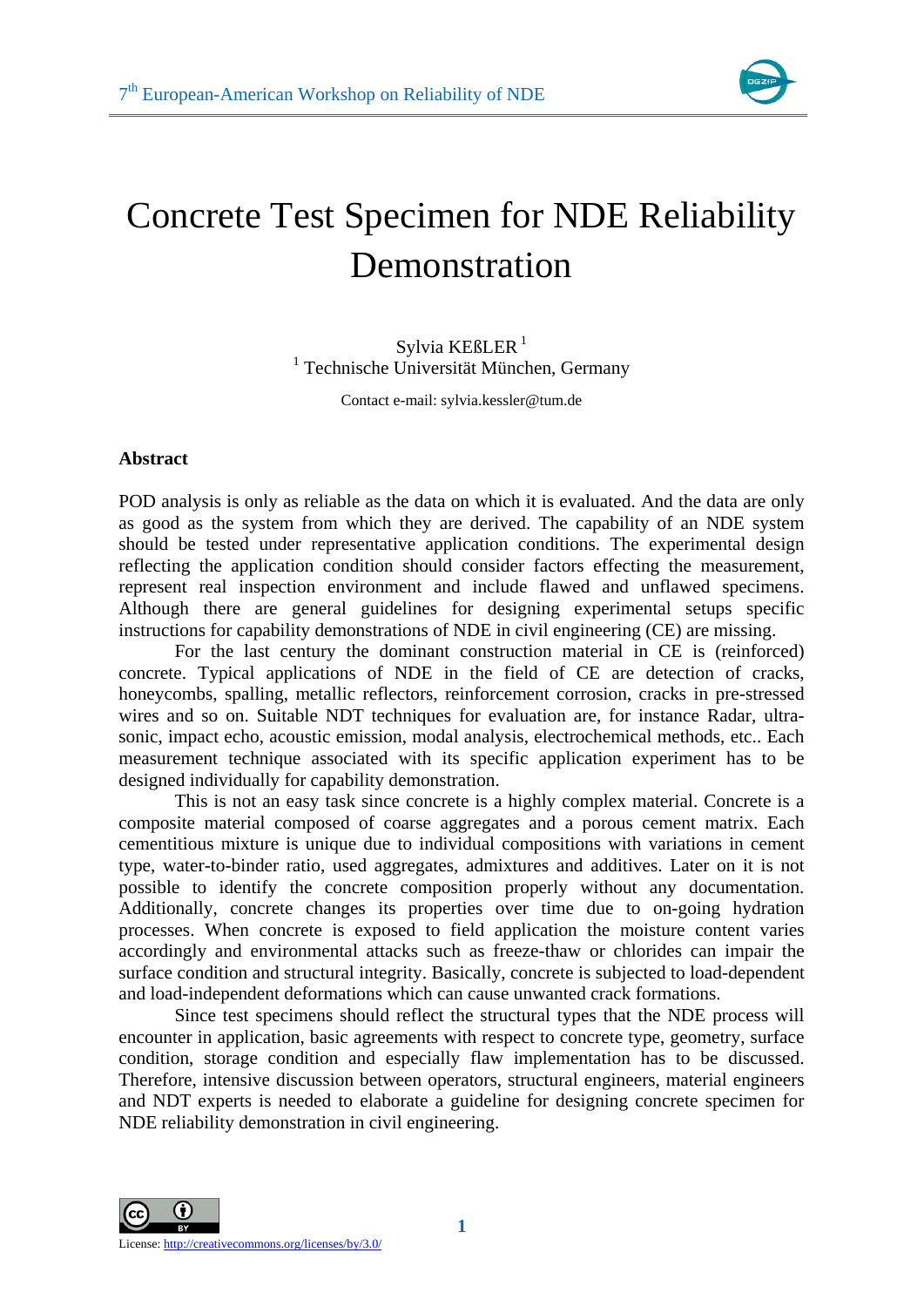

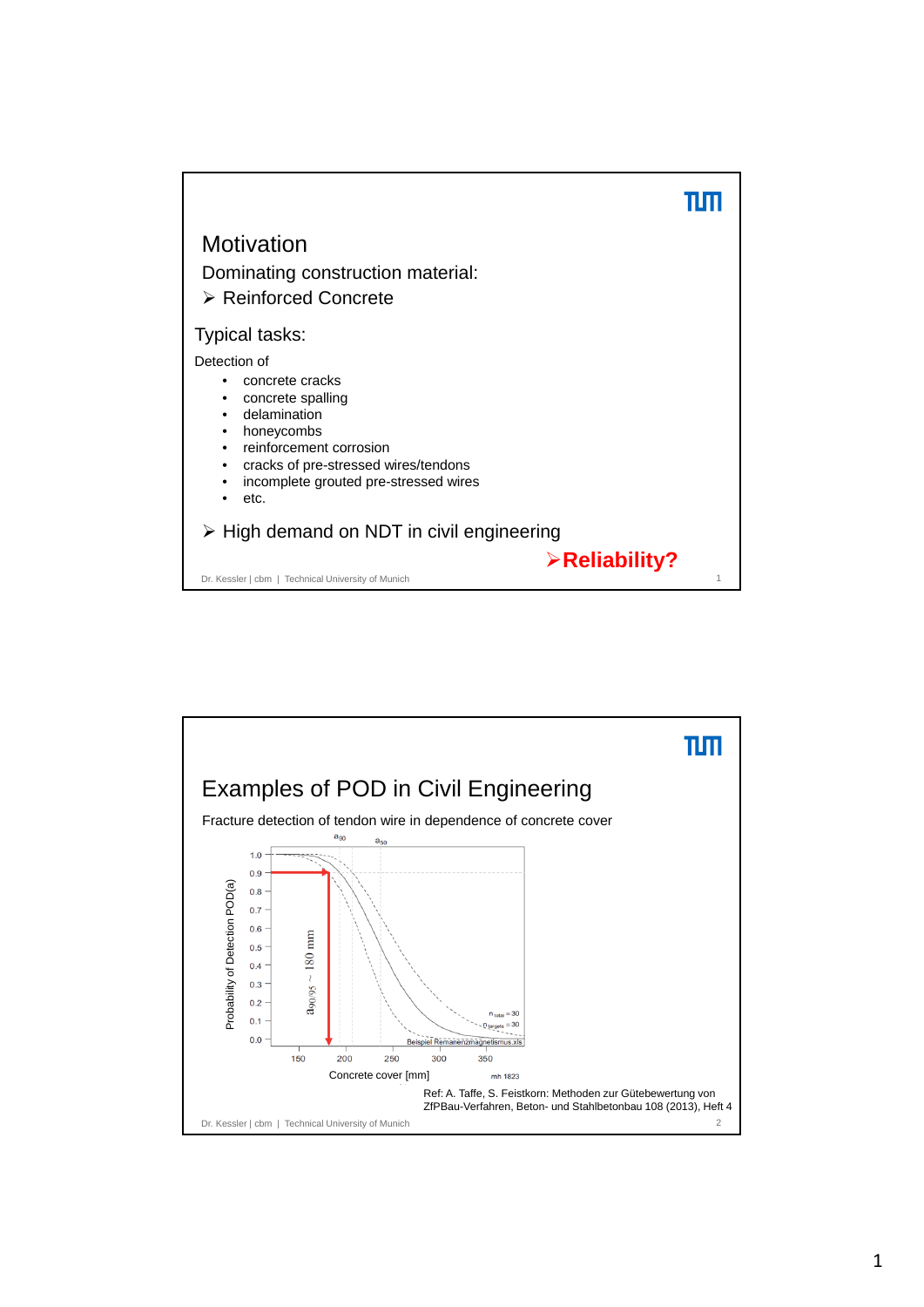

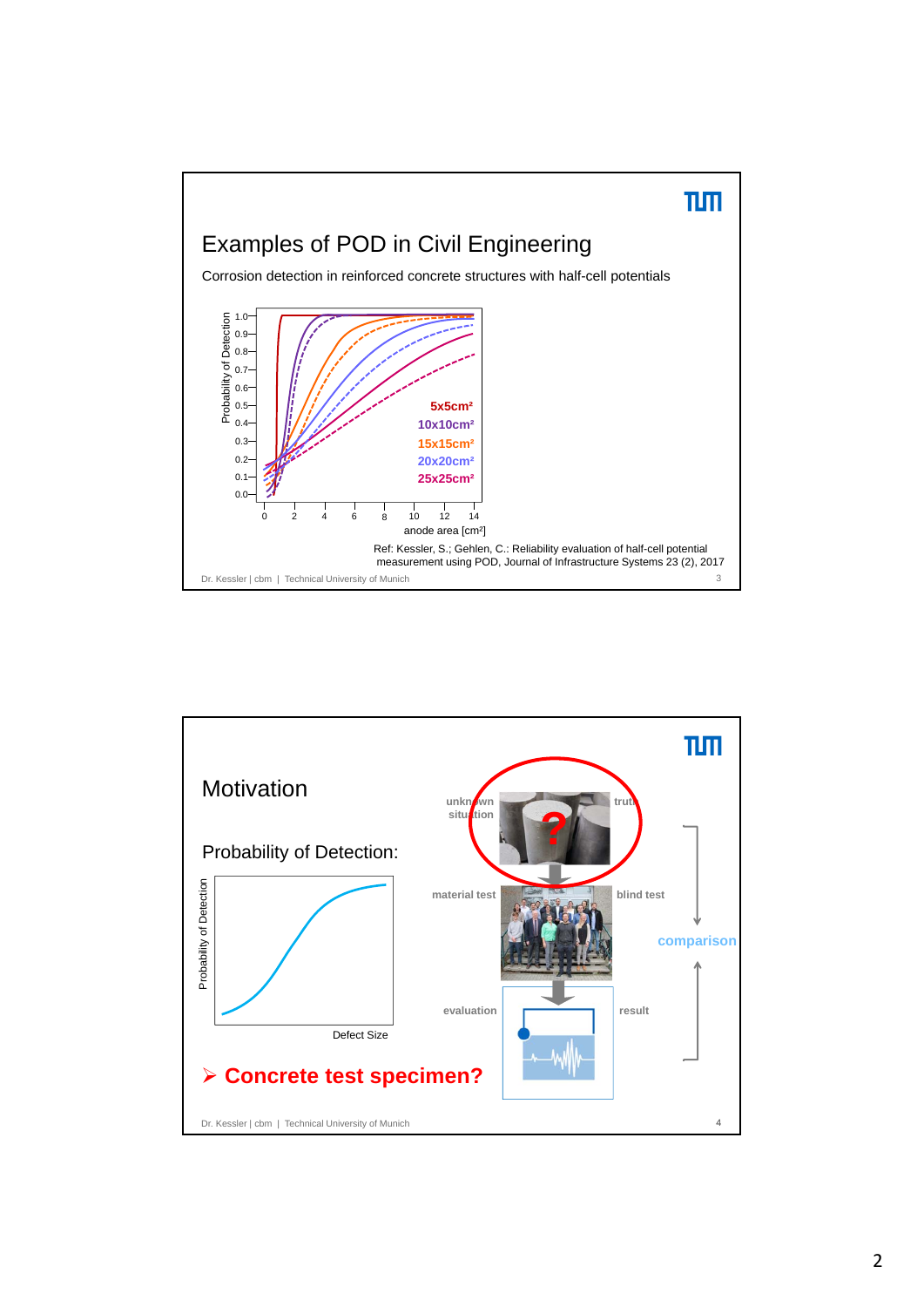

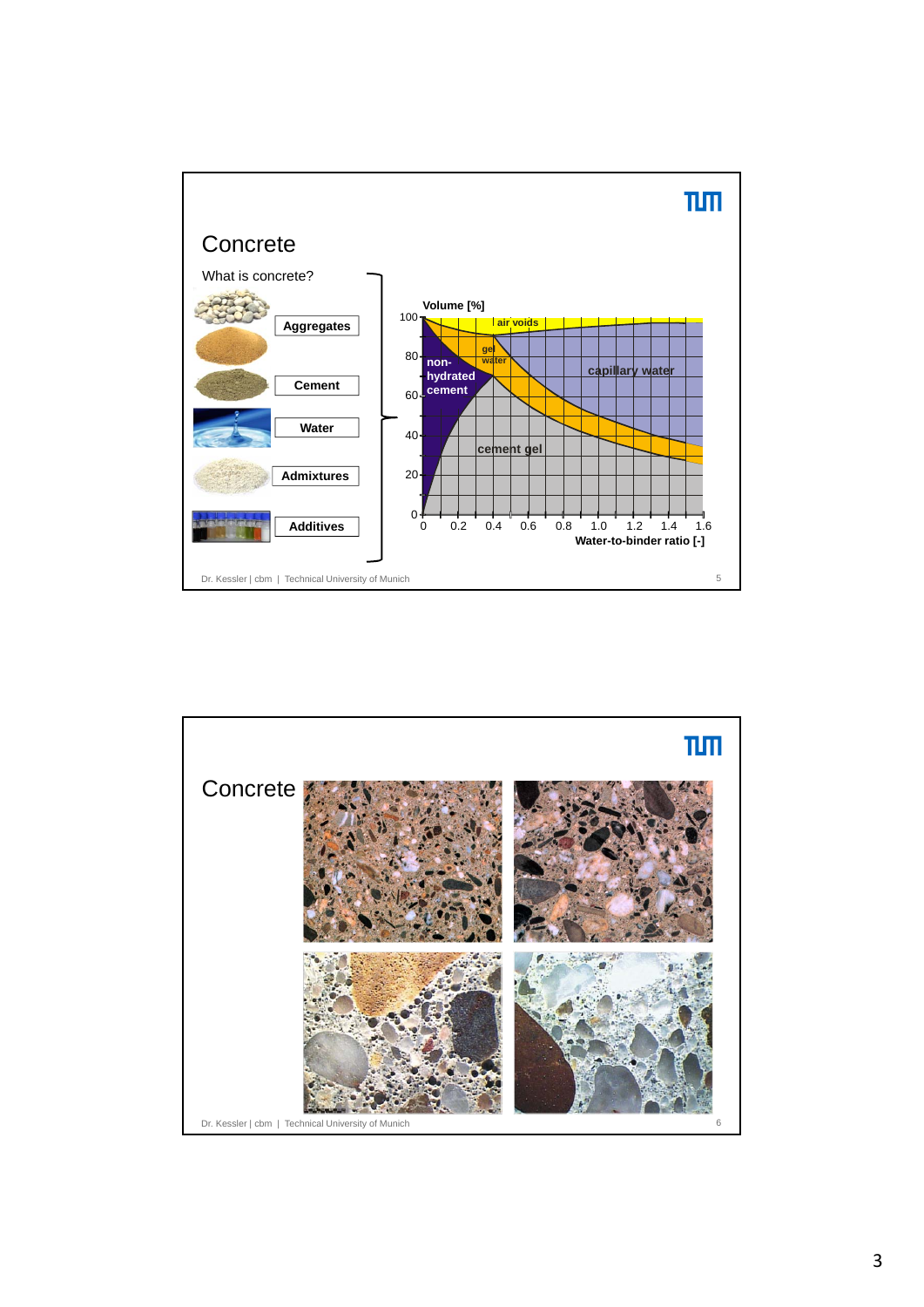

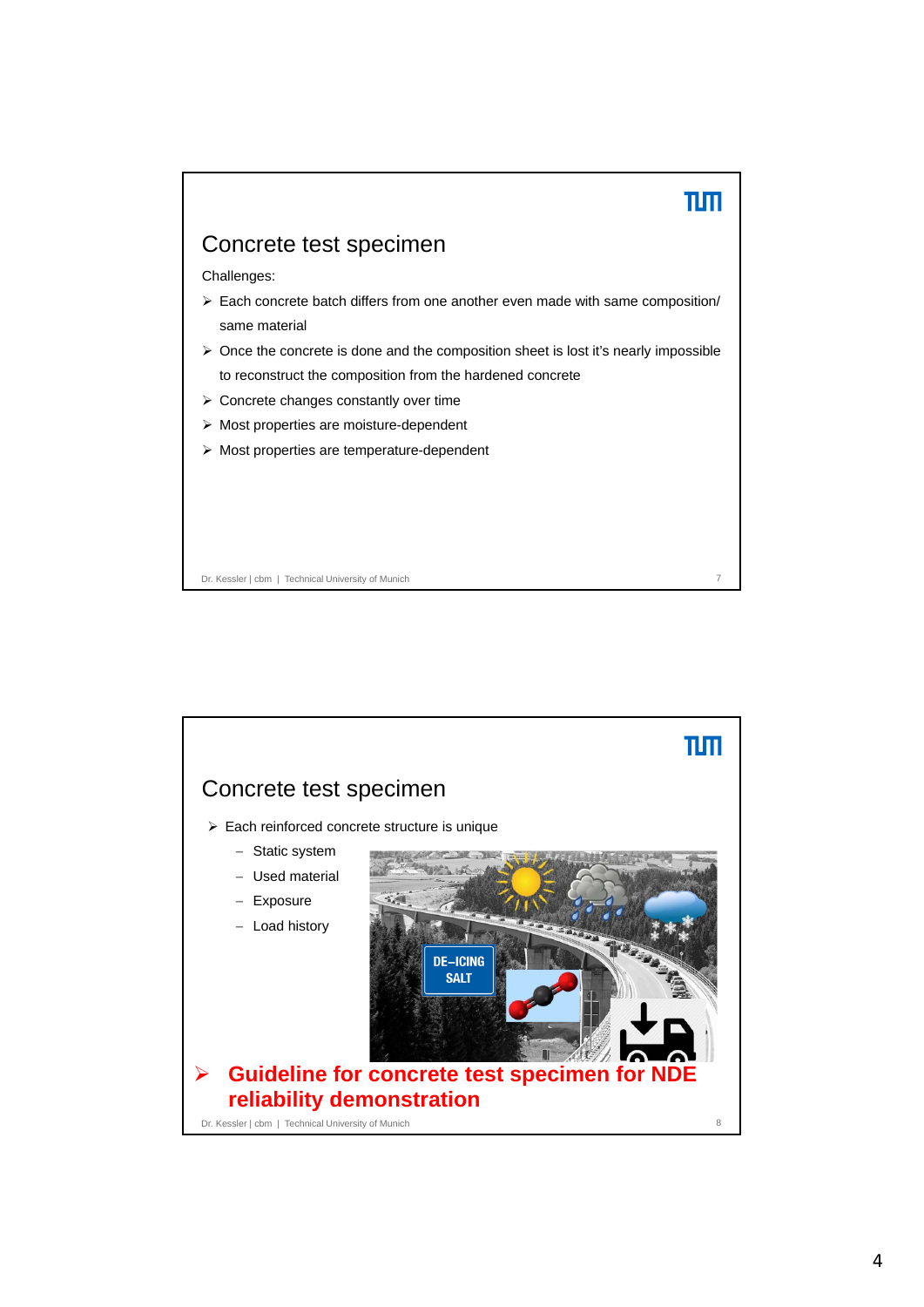![](_page_5_Picture_0.jpeg)

![](_page_5_Picture_1.jpeg)